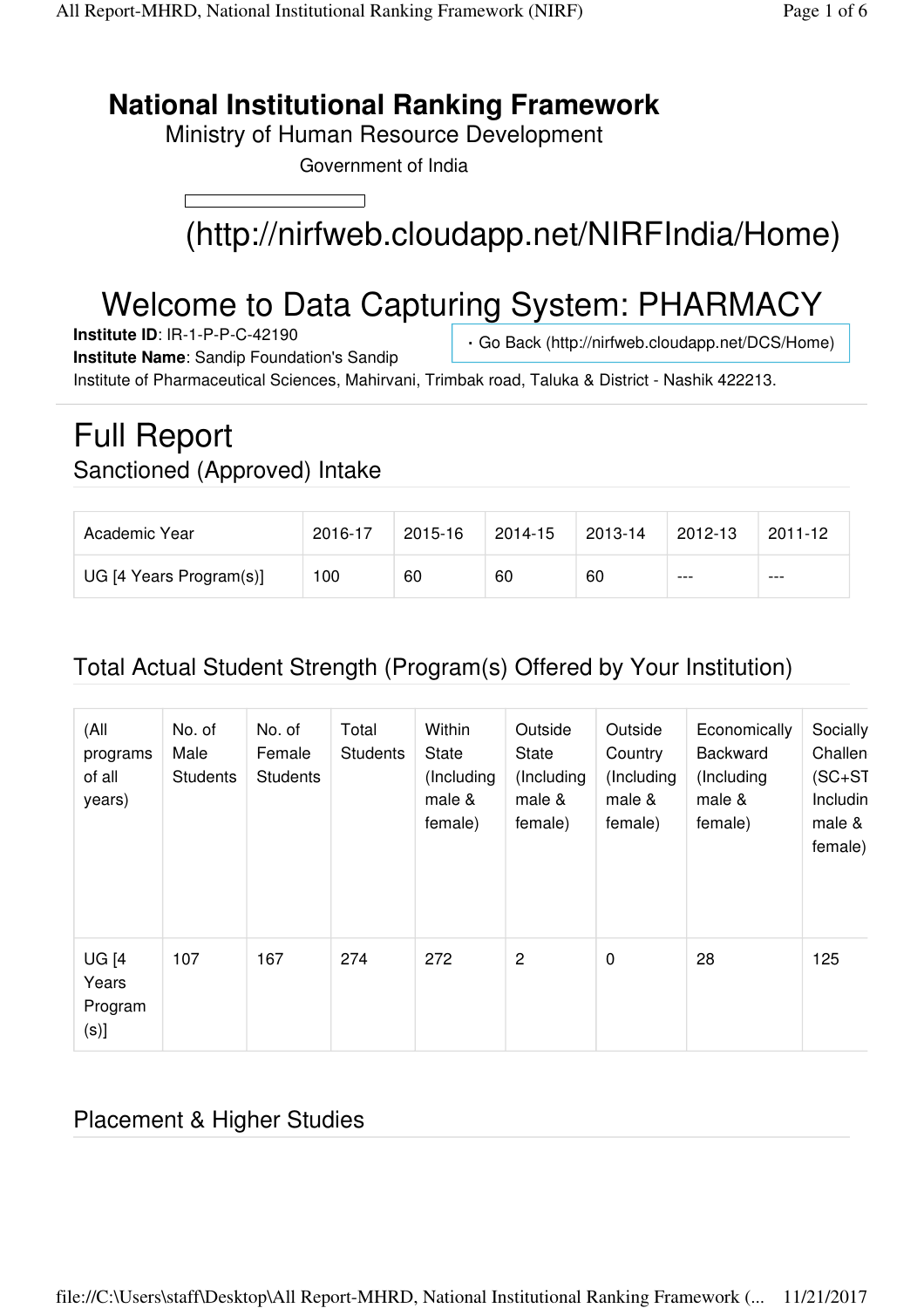| Page 2 of 6 |  |  |  |
|-------------|--|--|--|
|-------------|--|--|--|

| Academic<br>Year | No. of<br>first<br>year<br>students<br>intake in<br>the year | No. of<br>first year<br>students<br>admitted<br>in the<br>year | Academic<br>Year | No. of<br>students<br>admitted<br>through<br>Lateral<br>entry | Academic<br>Year | No. of<br>students<br>graduating<br>in<br>minimum<br>stipulated<br>time | No. of<br>students<br>placed | Median<br>salary of<br>placed<br>graduates<br>(Amount<br>in $Rs.$ ) |
|------------------|--------------------------------------------------------------|----------------------------------------------------------------|------------------|---------------------------------------------------------------|------------------|-------------------------------------------------------------------------|------------------------------|---------------------------------------------------------------------|
| $(2011-12)$      | 60                                                           | 49                                                             | $(2012-13)$      | 31                                                            | $(2014-15)$      | 37                                                                      | 18                           | 120000<br>(one lakh<br>twenty<br>thousand)                          |
| $(2012-13)$      | 60                                                           | 60                                                             | $(2013-14)$      | 5                                                             | $(2015-16)$      | 62                                                                      | 20                           | 144000<br>(one lakh<br>forty four<br>thousand)                      |
| $(2013-14)$      | 60                                                           | 48                                                             | $(2014-15)$      | 5                                                             | $(2016-17)$      | 46                                                                      | 20                           | 156000<br>(one lakh<br>fiftysix<br>thousand)                        |

#### Ph.D Student Details

Ph.D (Student pursuing doctoral program till 2016-17; Students admitted in the academic year 2017-18 should no be entered here).

|           | <b>Total Students</b> |
|-----------|-----------------------|
| Full Time | 0                     |
| Part Time | 0                     |

#### No. of Ph.D students graduated (including Integrated Ph.D)

|           | 2016-17 | 2015-16 | 2014-15 |
|-----------|---------|---------|---------|
| Full Time | 0       | U       | 0       |
| Part Time | 0       |         | 0       |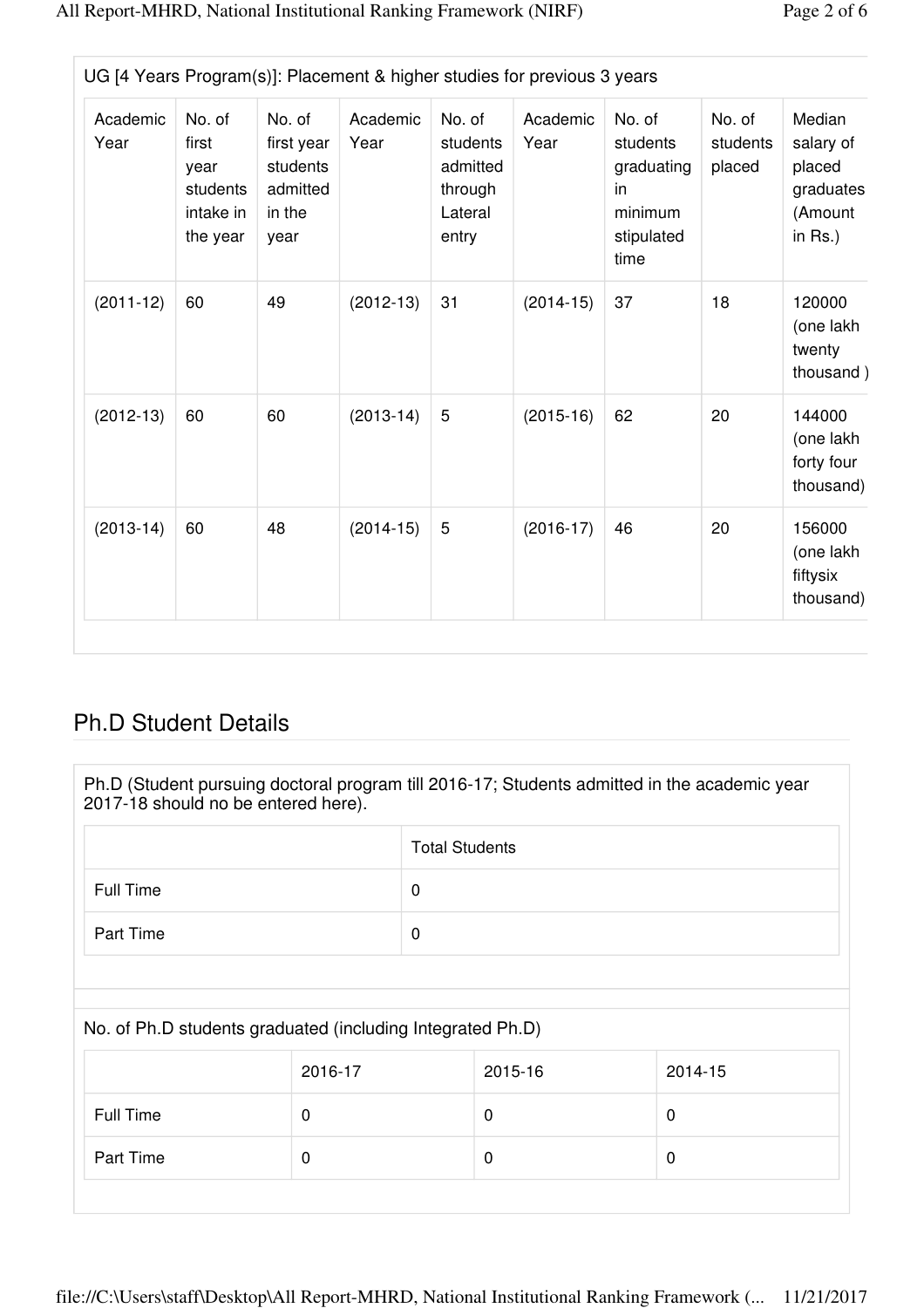### Financial Resources: Utilised Amount for the Capital & Operational expenditure for previous 3 years

| <b>Financial Year</b>                                                                                                                                     | 2016-17                                                                                     | 2015-16                                                                                           | 2014-15                                                                                                |
|-----------------------------------------------------------------------------------------------------------------------------------------------------------|---------------------------------------------------------------------------------------------|---------------------------------------------------------------------------------------------------|--------------------------------------------------------------------------------------------------------|
|                                                                                                                                                           | <b>Utilised Amount</b>                                                                      | <b>Utilised Amount</b>                                                                            | <b>Utilised Amount</b>                                                                                 |
| Annual Capital Expenditure on Academic Activities and Resources (excluding expenditure on<br>buildings)                                                   |                                                                                             |                                                                                                   |                                                                                                        |
| Library                                                                                                                                                   | 150290 (One lakh<br>fifty thousand two<br>hundred ninety)                                   | 149031 (One lakh<br>forty nine<br>thousand thirty<br>one)                                         | 375259 (three<br>lakh seventy five<br>thousand two<br>hundred fifty nine)                              |
| New Equipment for Laboratories                                                                                                                            | 1089770 (Ten<br>lakh eighty nine<br>thousand seven<br>hundred seventy)                      | $0$ (zero)                                                                                        | 1049341 (Ten<br>lakh fortynine<br>thousand three<br>hundred forty one)                                 |
| <b>Engineering Workshops</b>                                                                                                                              | $0$ (zero)                                                                                  | $0$ (zero)                                                                                        | $0$ (zero)                                                                                             |
| <b>Studios</b>                                                                                                                                            | $0$ (zero)                                                                                  | $0$ (zero)                                                                                        | $0$ (zero)                                                                                             |
| Other expenditure on creation of Capital<br>Assets (excluding expenditure on Land<br>and Building)                                                        | 1175305 (Eleven<br>lakh seventy five<br>thousand three<br>hundred and five)                 | 718497 (seven<br>lakh eighteen<br>thousand four<br>hundred ninety<br>seven)                       | 3015809 (thirty<br>lakh fifteen<br>thousand eight<br>hundred and nine)                                 |
| <b>Annual Operational Expenditure</b>                                                                                                                     |                                                                                             |                                                                                                   |                                                                                                        |
| Salaries (Teaching and Non Teaching<br>staff)                                                                                                             | 15115600 (one<br>crore fiftyone lakh<br>fifteen thousand<br>six hundred)                    | 7933285<br>(seventynine lakh<br>thirty three<br>thousand two<br>hundred eighty<br>five)           | 7314678 (seventy<br>three lakh<br>fourteen thousand<br>six hundred<br>seventy eight)                   |
| Maintenance of Academic Infrastructure<br>or consumables, other running<br>expenditures etc. (excluding<br>maintenance of hostels and allied<br>services) | 26022963 (Two<br>crore sixty lakh<br>twenty two<br>thousand nine<br>hundred sixty<br>three) | 27418414 (Two<br>crore seventy four<br>lakh eighteen<br>thousand four<br>hundred and<br>fourteen) | 25374635 (Two<br>crore fifty three<br>lakh seventy four<br>thousand six<br>hundred and thirty<br>five) |
| Seminars/Conferences/Workshops                                                                                                                            | 52432 (fifty two<br>thousand four<br>hundred thirty two)                                    | 78368 (Seventy<br>eight thousand<br>three hundred<br>sixty eight)                                 | 80500 (Eighty<br>thousand five<br>hundred)                                                             |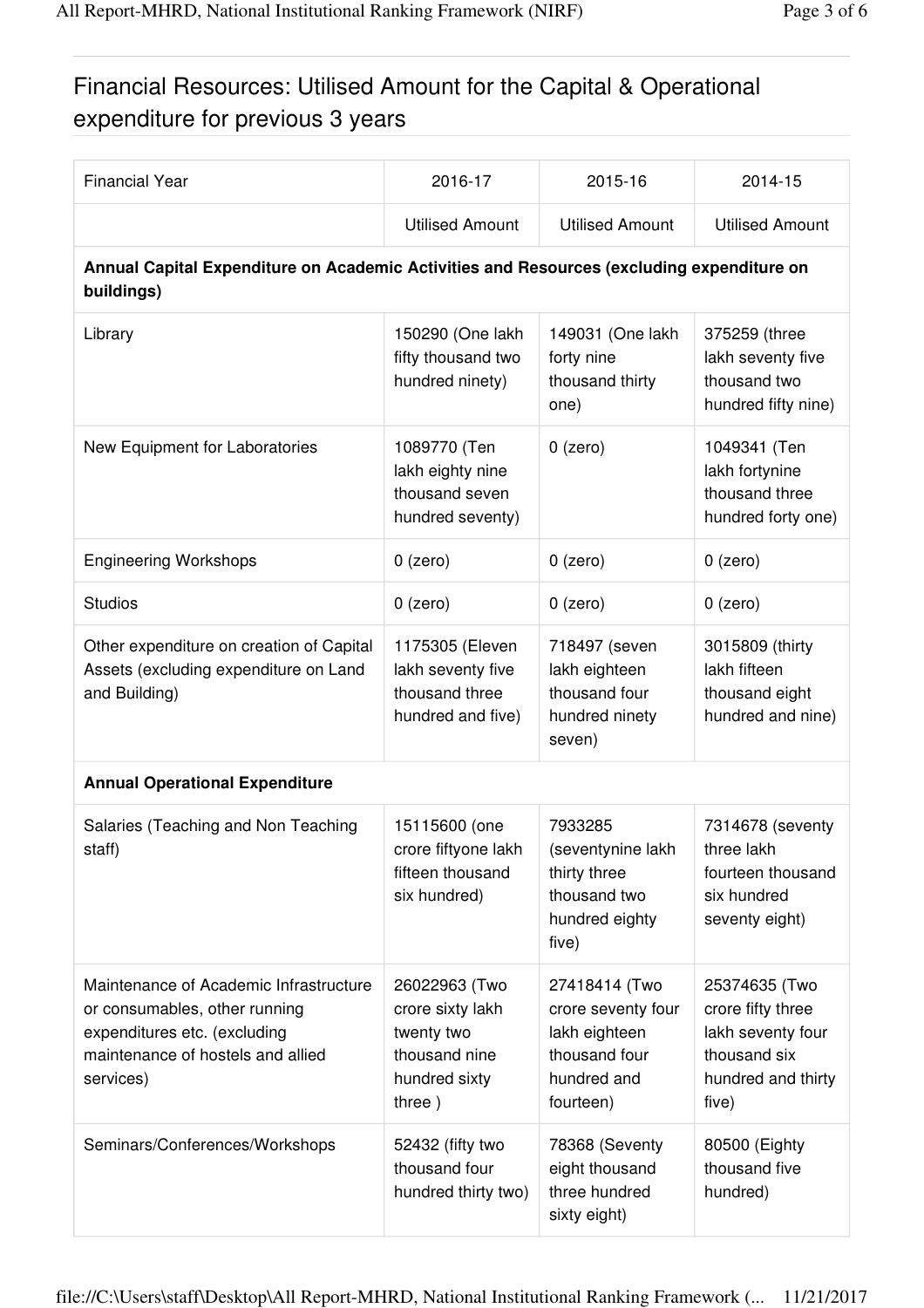#### Earning From Patents(IPR)

| <b>Financial Year</b>                   | 2016-17 | 2015-16 | 2014-15 |
|-----------------------------------------|---------|---------|---------|
| Earning From Patents (Amount in Rupees) | O       |         | 0       |
| Enter Amount in Words                   | Zero    | Zero    | Zero    |

#### Sponsored Research Details

| <b>Financial Year</b>                    | 2016-17 | 2015-16 | 2014-15 |
|------------------------------------------|---------|---------|---------|
| Total no. of Sponsored Projects          | 0       | 0       | 0       |
| Total no. of Funding Agencies            | 0       | 0       | 0       |
| Total Amount Received (Amount in Rupees) | 0       | 0       | 0       |
| Amount Received in Words                 | Zero    | Zero    | Zero    |

#### Consultancy Project Details

| <b>Financial Year</b>                    | 2016-17  | 2015-16   | 2014-15 |
|------------------------------------------|----------|-----------|---------|
| Total no. of Consultancy Projects        | 2        |           | 0       |
| Total no. of Client Organizations        | 2        |           | 0       |
| Total Amount Received (Amount in Rupees) | 1000000  | 500000    | 0       |
| Amount Received in Words                 | Ten lakh | Five lakh | Zero    |

#### PCS Facilties: Facilities of physically challenged students

| 1. Do your institution buildings have Lifts/Ramps?                                | Yes, in all the<br>buildings |
|-----------------------------------------------------------------------------------|------------------------------|
| 2. Do your institution have provision for walking aids, including wheelchairs and | Yes, in all the              |
| transportation from one building to another for handicapped students?             | buildings                    |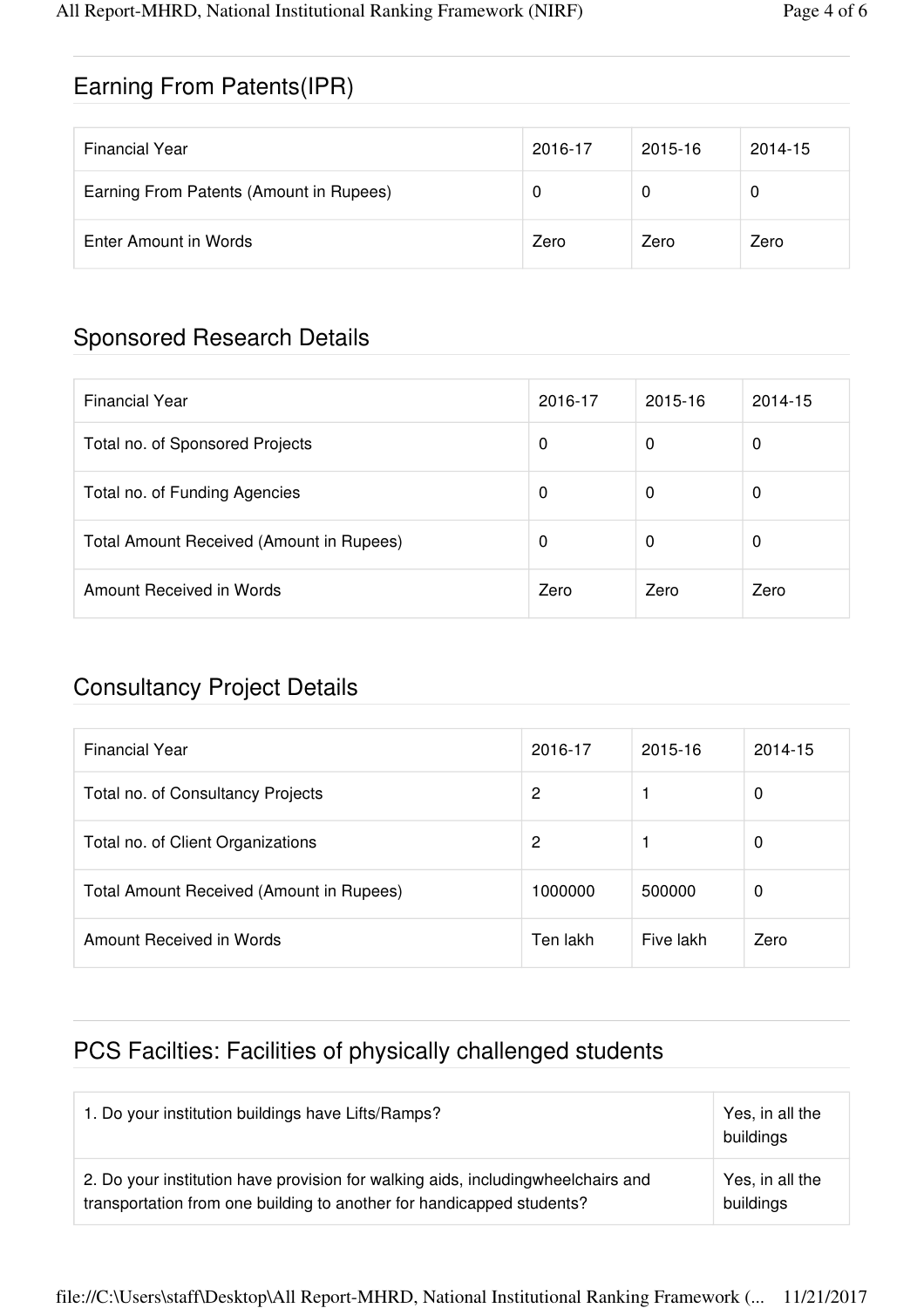| 3. Do your institution buildings have specially designed toilets for handicapped | Yes,  |
|----------------------------------------------------------------------------------|-------|
| students?                                                                        | build |

#### Faculty Details

| Srno             | Name                                | Age | Designation                                               | Gender | Qualification         | Experience<br>$($ In<br>Months) | ls<br>Associated<br>Last Year | Currently<br>working<br>with<br>institution |
|------------------|-------------------------------------|-----|-----------------------------------------------------------|--------|-----------------------|---------------------------------|-------------------------------|---------------------------------------------|
| 1                | Dr Anil<br>Govindrao<br>Jadhav      | 39  | Dean /<br>Principal /<br>Director /<br>Vice<br>Chancellor | Male   | Ph.D                  | 192                             | Yes                           | Yes                                         |
| $\overline{c}$   | Dr Nayan<br>Ashok<br>Gujarathi      | 35  | Associate<br>Professor                                    | Male   | Doctor of<br>Pharmacy | 132                             | Yes                           | Yes                                         |
| 3                | Dr Sushil<br>Narkhede               | 33  | Associate<br>Professor                                    | Male   | Doctor of<br>Pharmacy | 132                             | Yes                           | Yes                                         |
| $\overline{4}$   | <b>Miss</b><br>Charulata<br>Falak   | 25  | Assistant<br>Professor                                    | Female | Master of<br>Pharmacy | 12                              | Yes                           | No                                          |
| 5                | Miss Priya<br>Patil                 | 26  | Assistant<br>Professor                                    | Female | M. Pharm              | 24                              | Yes                           | Yes                                         |
| 6                | Miss Snehal<br>Dilip Wani           | 27  | Assistant<br>Professor                                    | Female | Master of<br>Pharmacy | 15                              | Yes                           | No                                          |
| $\overline{7}$   | Miss Varsha<br>Nair                 | 25  | Assistant<br>Professor                                    | Female | Master of<br>Pharmacy | 12                              | Yes                           | <b>No</b>                                   |
| 8                | Miss Vipulata<br>Pramod<br>Galankar | 27  | Assistant<br>Professor                                    | Female | Master of<br>Pharmacy | 12                              | Yes                           | No                                          |
| $\boldsymbol{9}$ | Mr Atul<br>Rupchand<br>Bendale      | 33  | Assistant<br>Professor                                    | Male   | Master of<br>Pharmacy | 138                             | Yes                           | Yes                                         |
| 10               | Mr Nilesh<br>Chaudhari              | 28  | Assistant<br>Professor                                    | Male   | M. Pharm              | 41                              | Yes                           | Yes                                         |